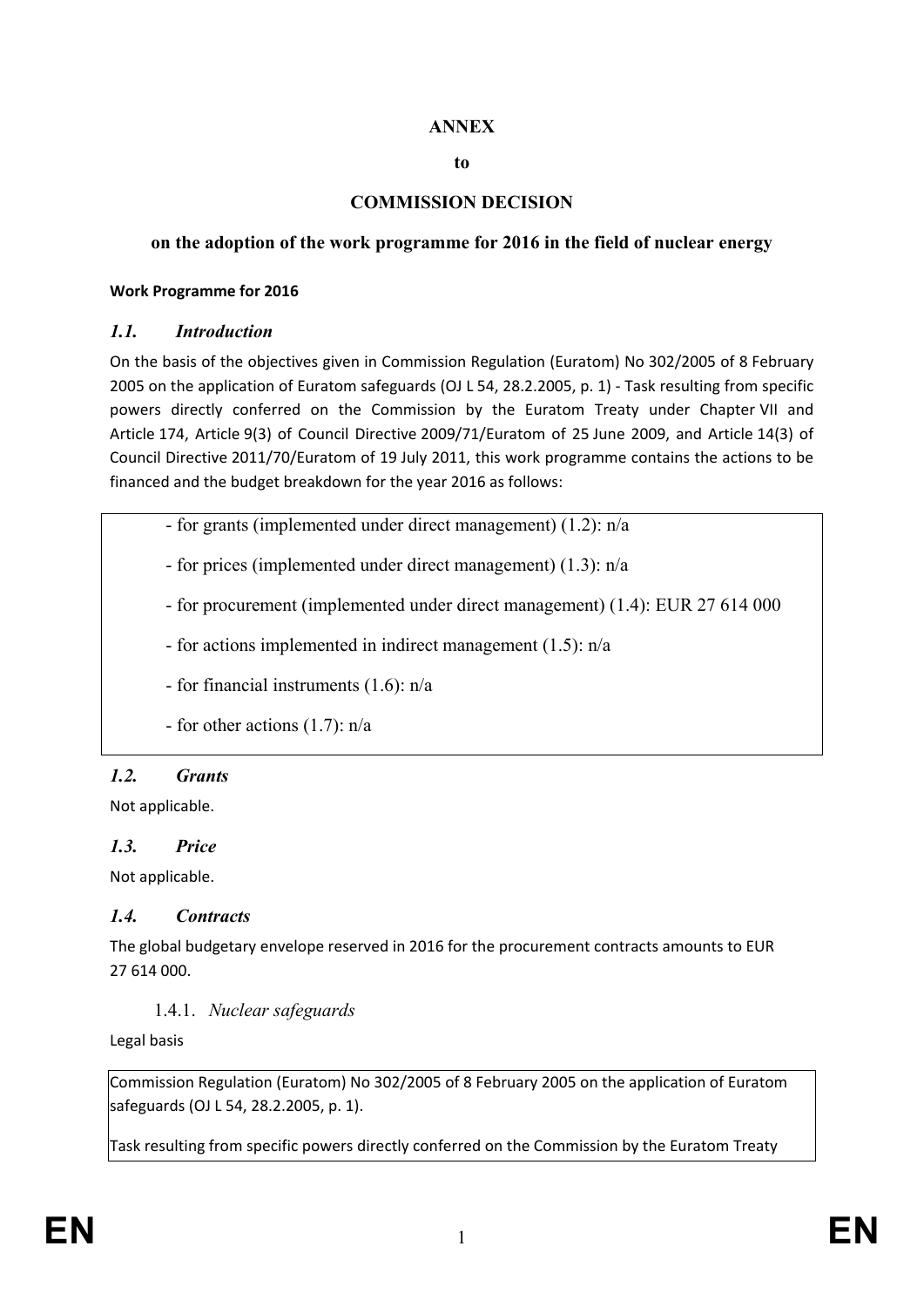under Chapter VII and Article 174.

Reference acts:

Verification agreements between the Community, the non-nuclear-weapon Member States and the International Atomic Energy Agency.

Tripartite agreement between the Community, the United Kingdom and the International Atomic Energy Agency.

Tripartite agreement between the Community, France and the International Atomic Energy Agency.

Cooperation agreements between the Community and non-Community countries such as the United States, Canada and Australia.

Commission Communication of 24 March 1992 to the Council and to the European Parliament concerning a Commission decision on the implementation of on-site laboratories for verification analysis of safeguards samples [SEC(92) 515 final].

Budget line

32 03 01 Nuclear safeguards

Subject matter of the contracts envisaged (*study / technical assistance / evaluation / survey / IT / communication services, etc.*)

The service contracts of Directorates D  $\&$  E of DG ENER are generally for the provision of services and the purchase of data, supplies or nuclear material and for nuclear studies. The appropriations covered by the work programme may also be used to pay default interest in accordance with Article 92 of the Financial Regulation.

Nuclear expenditure comprises, in particular, expenditure relating to on-the-spot inspections relating to safeguards and the training of inspectors, purchases of equipment, services and specific work, expenditure on the decommissioning of Euratom equipment in nuclear power stations, and radiation protection expenditure.

Nuclear energy expenditure also includes expenditure relating to the physical and chemical monitoring of nuclear material and the purchase and maintenance of monitoring equipment.

These appropriations cover, in particular, contracts for:

the purchase of monitoring and control equipment such as nuclear-specific detectors, cameras, videos, batteries, data storage units, servers, small replacement equipment, data transmission systems and electronic seals,

the purchase of computer equipment, specific software and hardware, the replacement of obsolete software and hardware, extensions to guarantees for specific computer equipment and the development of specific hardware,

the maintenance, decontamination, waste disposal and calibration of specific monitoring and control equipment,

the maintenance of specific computer equipment and applications,

the testing of new computer applications,

nuclear studies.

The actions will be contracts involving either existing framework contracts or a tender procedure.

In accordance with Article 6 of Regulation (Euratom) No 302/2005: 'The Commission shall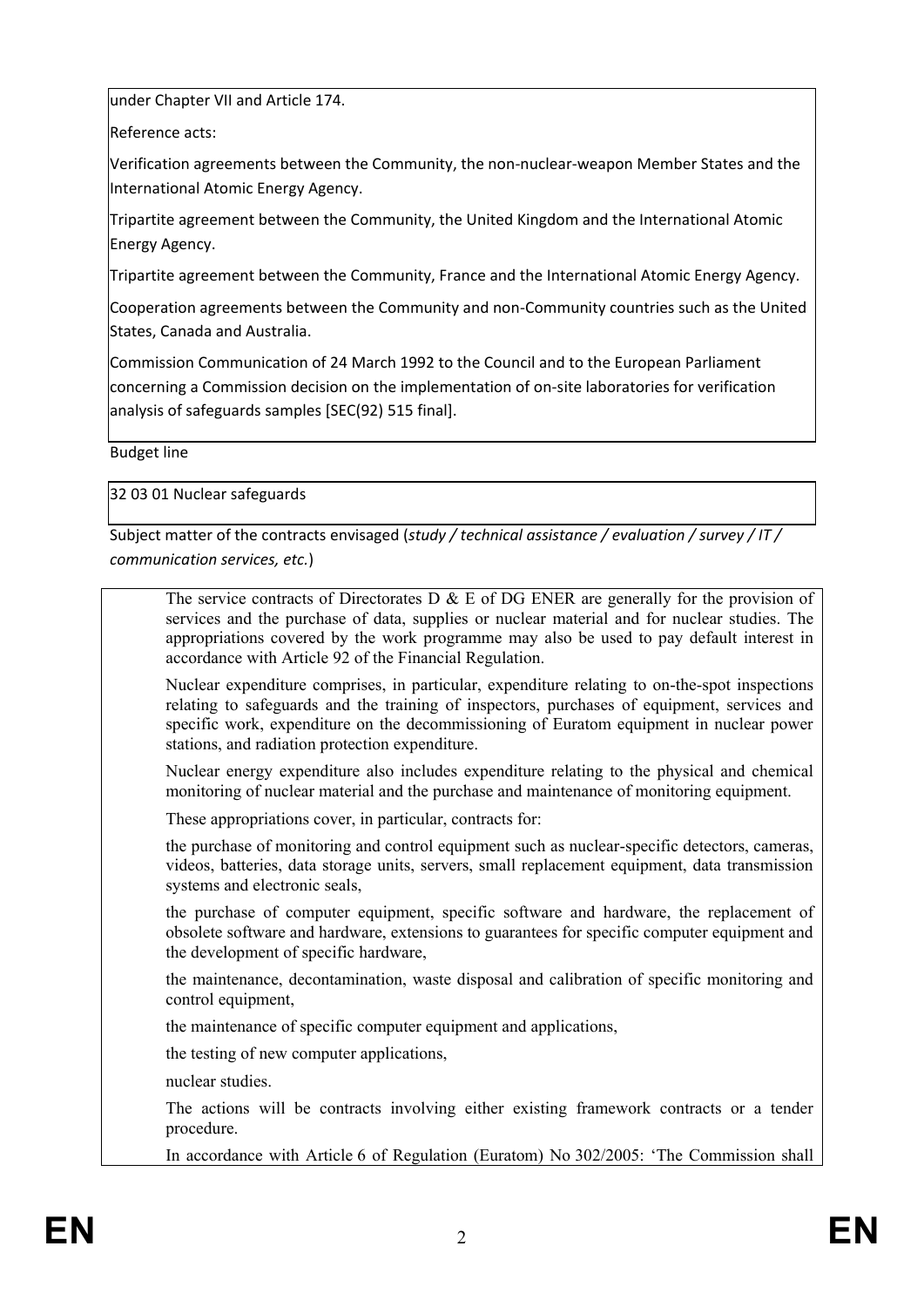reimburse operators the cost of special services provided for in the particular safeguard provisions or which arise from a special request by the Commission or the inspectors and on the basis of an agreed estimate. The extent of and procedures for the reimbursement will be fixed by mutual agreement between the parties concerned and will be reviewed periodically as necessary.'

These reimbursements are not, strictly speaking, contracts but are intended to pay operators for certain contracts which they alone are authorised to conclude, having regard to the applicable national law (see Legal Service Note of 10 October 2003, Adonis 15580).

Type of contract (*new framework contract / direct contract / specific contract based on an existing framework contract / contract renewal*) and type of procurement (*service/supply/works*)

| Type                                                       | Number                                     | Indicative    | End date for         |  |
|------------------------------------------------------------|--------------------------------------------|---------------|----------------------|--|
|                                                            |                                            |               |                      |  |
|                                                            |                                            | amount        | contracting          |  |
|                                                            |                                            |               |                      |  |
| Specific contract under a                                  | Supplies (5), Provision of services (22)   | 6 5 5 1 0 0 0 | $Q1(3)$ , $Q2(11)$ , |  |
| framework contract                                         |                                            |               | Q3 (11), Q4 (2)      |  |
|                                                            |                                            |               |                      |  |
| Tender procedure                                           | Supplies (5), Provision of services (5)    | 4 733 000     | Q1(1), Q2(1),        |  |
|                                                            |                                            |               | $Q3(3)$ , $Q4(5)$    |  |
|                                                            |                                            |               |                      |  |
| Administrative                                             | Inspection (1), Supplies (5), Provision of | 12 465 000    | $Q1(4)$ , $Q2(1)$    |  |
| agreement/other cases                                      | services (12)                              |               | $Q3(7)$ , $Q4(6)$    |  |
| and Article $6(*1)$                                        |                                            |               |                      |  |
|                                                            |                                            |               |                      |  |
| Q1: Quarter 1, Q2: Quarter 2, Q3: Quarter 3, Q4: Quarter 4 |                                            |               |                      |  |

\*1 : Art. 6: It is installed by operators directly on the plant site and covered by the legal basis.

Total amount

EUR 23 749 000

## 1.4.2. *Nuclear safety and radiation protection*

Legal basis

Task resulting from specific powers directly conferred on the Commission by the Euratom Treaty under Chapter VII and Article 174.

Budget line

32 03 02 Nuclear safety and radiation protection

Subject matter of the contracts envisaged (*study / technical assistance / evaluation / survey / IT / communication services, etc.*)

The service contracts of Directorates D  $\&$  E of DG ENER are generally for the provision of services and the purchase of data, supplies or nuclear material and for nuclear studies. The appropriations covered by the work programme may also be used to pay default interest in accordance with Article 92 of the Financial Regulation.

The expenditure includes expenditure on nuclear safety and security and expenditure on radiation protection.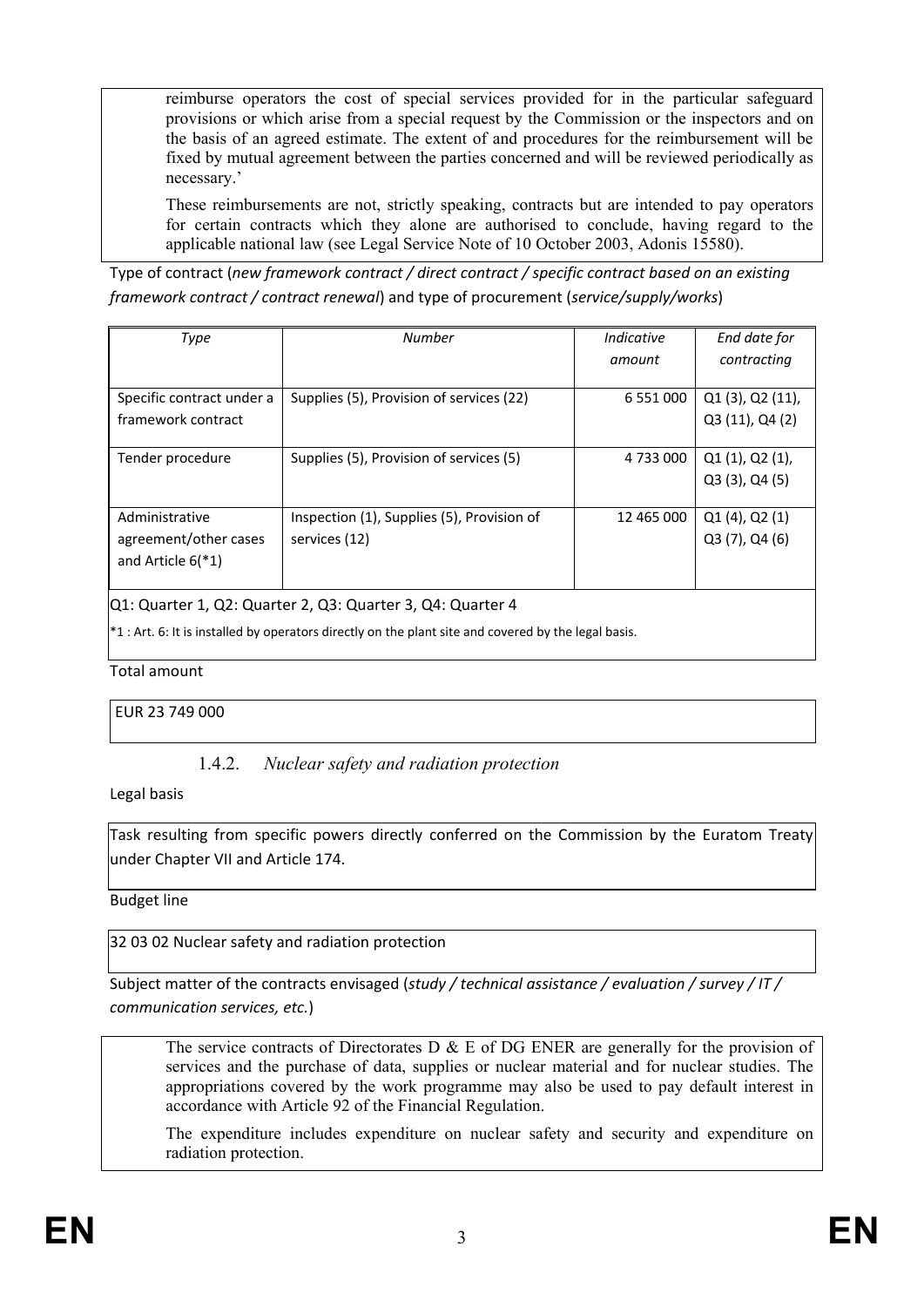These appropriations cover, in particular, contracts for:

the purchase of small replacement equipment, data transmission systems,

the purchase of computer equipment, specific software and hardware, the replacement of obsolete software and hardware, extensions to guarantees for specific computer equipment and the development of specific hardware,

the maintenance of specific computer equipment and applications,

the testing of new computer applications,

nuclear studies.

The actions will be contracts involving either existing framework contracts or a tender procedure.

They also cover expenditure incurred by the Commission for collecting and processing information of all kinds needed for the analysis, definition, promotion, monitoring, evaluation and implementation of the common policy on nuclear safety and security, particularly in the new Member States, and for the policy on decommissioning.

Lastly, they cover expenditure on radiation protection, i.e. measures and actions relating to monitoring and protection against the effects of radiation aimed at helping to protect the population and the environment against the dangers of ionising radiation and radioactive substances, as well as expenditure on the establishment and operation of a corps of inspectors to check protection against ionising radiation in the Member States.

Type of contract (*new framework contract / direct contract / specific contract based on an existing framework contract / contract renewal*) and type of procurement (*service/supply/works*)

| Type                                                                                                                             | <b>Number</b>                             | Indicative amount | Date of conclu<br>of contract     |
|----------------------------------------------------------------------------------------------------------------------------------|-------------------------------------------|-------------------|-----------------------------------|
| Specific contract<br>under a framework<br>contract                                                                               | Supplies (1), Provision of services (4)   | 1 3 1 4 3 5 0     | Q1 (1), Q2 (2),<br>Q3 (1), Q4 (1) |
| Tender procedure                                                                                                                 | Provision of services (9)                 | 2 3 3 2 0 0 0     | Q1(1), Q2(1)<br>Q3 (4), Q4 (3)    |
| Administrative<br>agreement with<br>JRC/Other cases<br>including on-site<br>inspections (see<br>Article 35(2)<br>Euratom treaty) | Inspection (1), Provision of services (3) | 218 650           | Q1(1), Q2(2)<br>Q3(1)             |

Total amount

EUR 3 865 000